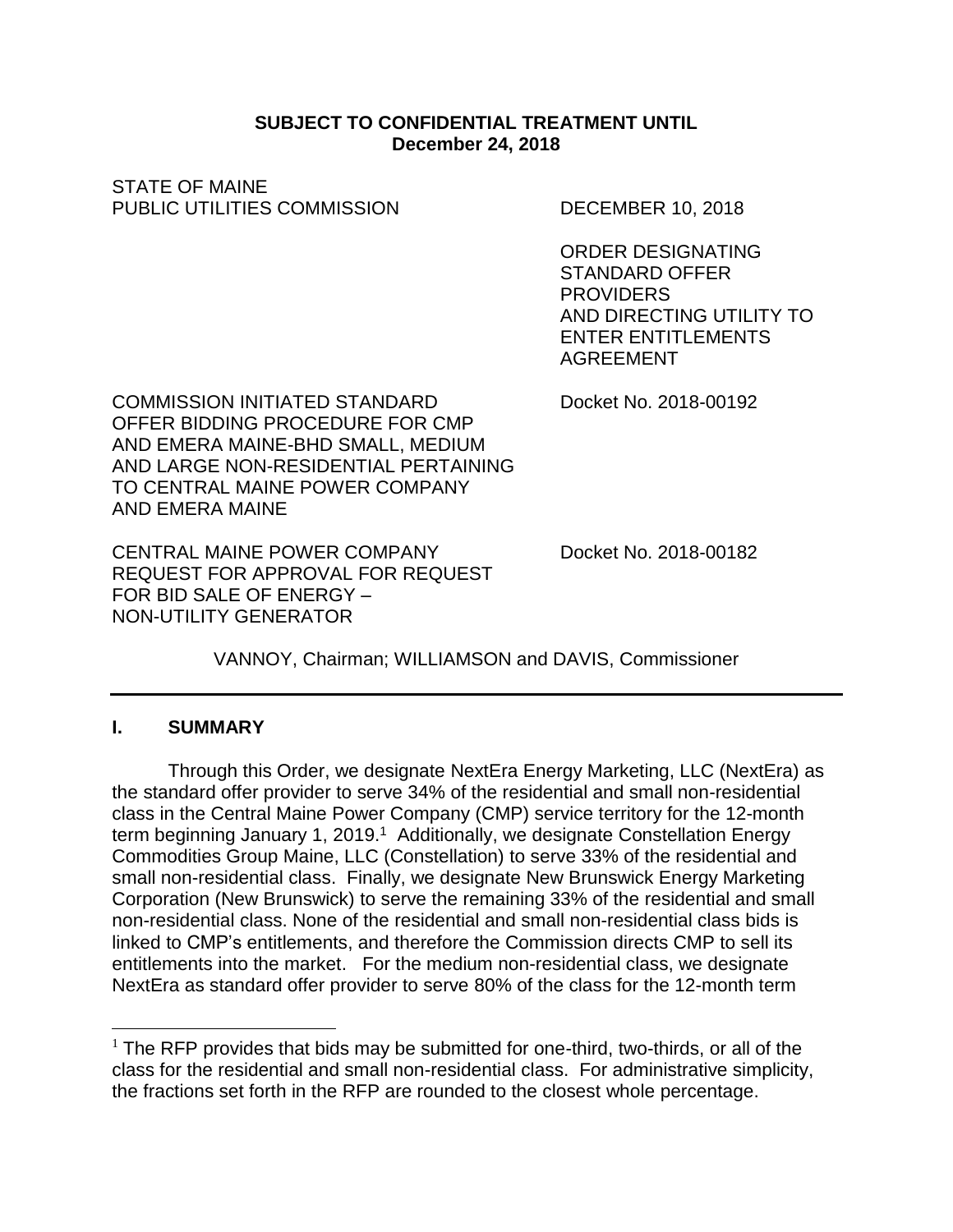beginning January 1, 2019, and New Brunswick to serve the remaining 20% of the medium non-residential class. Finally, we designate Maine Power as the standard offer provider for all of the large non-residential class for the 12-month term beginning January 1, 2019.

For residential and small non-residential customers, the standard offer price will be \$0.090029/kWh. This new price reflects a 13.7% increase from the 2018 price. The weighted average price for medium class standard offer service for 2019 will be \$0.08947/kWh, which is 7.8% higher than prices during 2018. The standard offer prices for CMP's large non-residential class will be indexed to wholesale market prices and will be set in advance of each month in accordance with this Order.

#### **II. BACKGROUND**

Pursuant to Maine's Restructuring Act, the Commission periodically administers a competitive bid process to select providers of standard offer service. 35-A M.R.S. § 212(2). The Commission is also required by the Act to oversee the sale by utilities of the rights to energy and capacity from their non-divested entitlements and other nondivested generation-related assets. 35-A M.R.S.§ 3204(4).

On September 5, 2018, the Commission issued its request for proposals for standard offer service for all classes for the term January 1, 2019 through December 31, 2019. The Commission requested proposals for 100% of the load of the residential and small non-residential class, indicating that bids may be submitted for one-third, twothirds or all of the class. The Commission requested proposals for 20%, 40%, 60%, 80% and/or 100% of the medium non-residential class and for 100% of the large nonresidential class.

The Commission's practice has been to allow bids for the residential and small non-residential standard offer load to be linked to obtaining the output of utility nondivested entitlement contracts. To permit such linked bids, bids were sought for CMP's entitlements at the same time as bids were sought for standard offer service. *Central Maine Power Company Request for Approval for Request for Bid Sale of Energy – Non-Utility Generator,* Order Approving RFB and Granting Waivers, Docket No. 2018-00182 (Aug. 29, 2018). Specifically, CMP sought bids for the entitlements derived from the following agreements: Kennebago Hydro; Goose River Hydro, Inc.; Athens Energy, LLC; Georges River Energy, LLC; Pittsfield Solar, LLC; Mayo Mill, LLC (Solar); Mayo Mill, LLC (Hydro); and Evergreen Wind Power III, LLC (Rollins). CMP sought bids on all of its entitlements for the period from January 1, 2019 through December 31, 2019. Bidders were permitted to submit bids for the standard offer load and the entitlements that were linked or not linked to each other.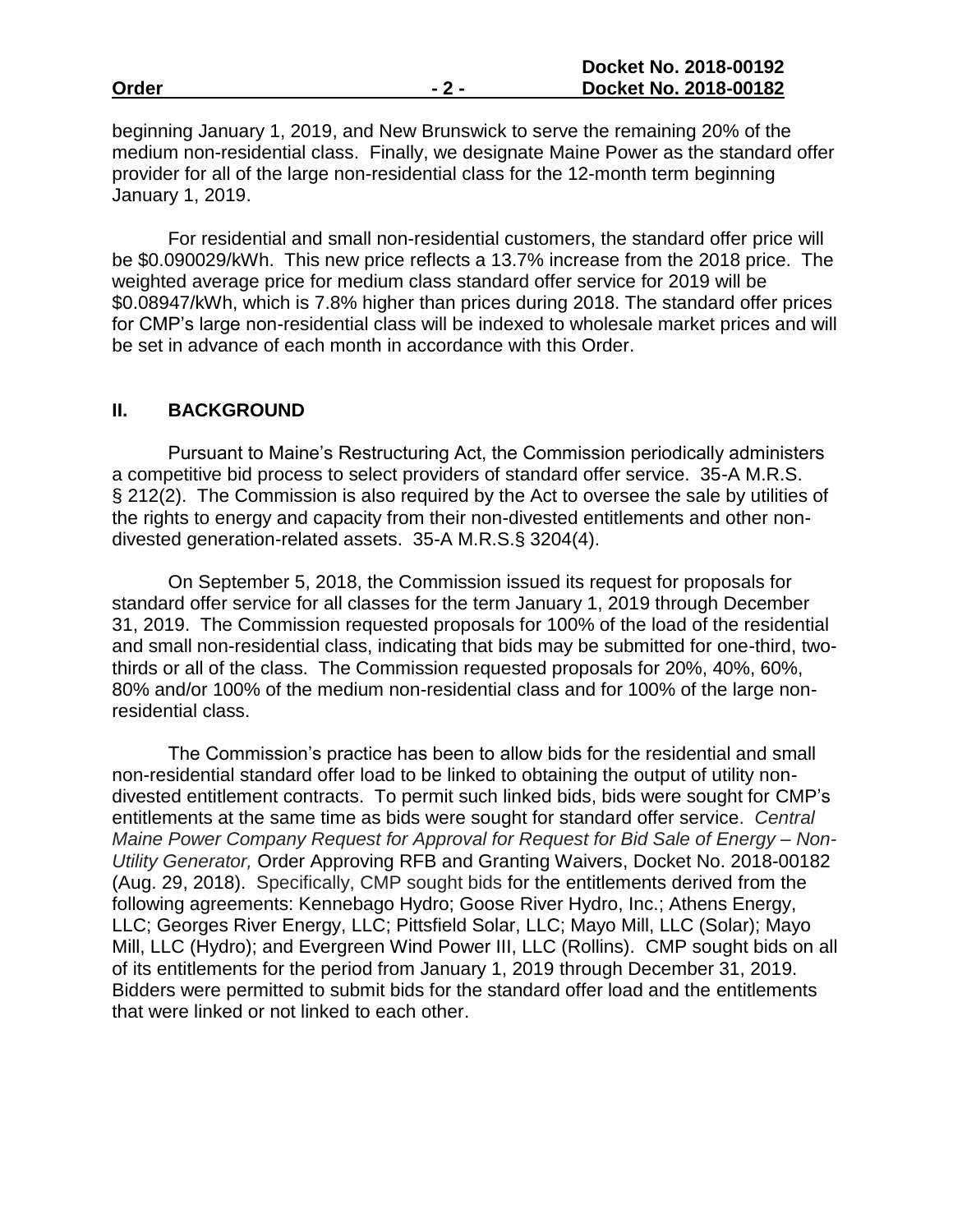#### **III. DISCUSSION**

We note at the outset that the bidding process was very competitive. As a result, standard offer prices have been established by a competitive market as contemplated by the Restructuring Act.

#### A. Residential and Small Non-Residential Class

Upon review of all the bids and the selection criteria in Chapter 301, we conclude that a combination of the NextEra, Constellation, and New Brunswick bids for 34%, 33%, and 33%, respectively, of the residential and small non-residential class provides the greatest value for ratepayers. Accordingly, we designate Next Era as the standard offer service provider to serve 34% of the residential and small non-residential class at a price of \$0.08897 /kWh, Constellation as the standard offer service provider to serve 33% of the residential and small non-residential class at a price of \$0.09073/kWh, and New Brunswick as the standard offer provider to serve 33% of the residential and small non-residential class at a price of \$0.09042/kWh.

Based on our decision today, the standard offer price for this class will be \$0.090029/kWh. As stated above, the standard offer price in 2019 will be 13.7% higher than the 2018 price.

### B. Medium Commercial and Industrial Class

We designate as the standard offer providers for the 12-month term beginning January 1, 2019 as follows: NextEra for 80% of the requirements and New Brunswick for 20% of the requirements at the prices shown below in the CMP service territory.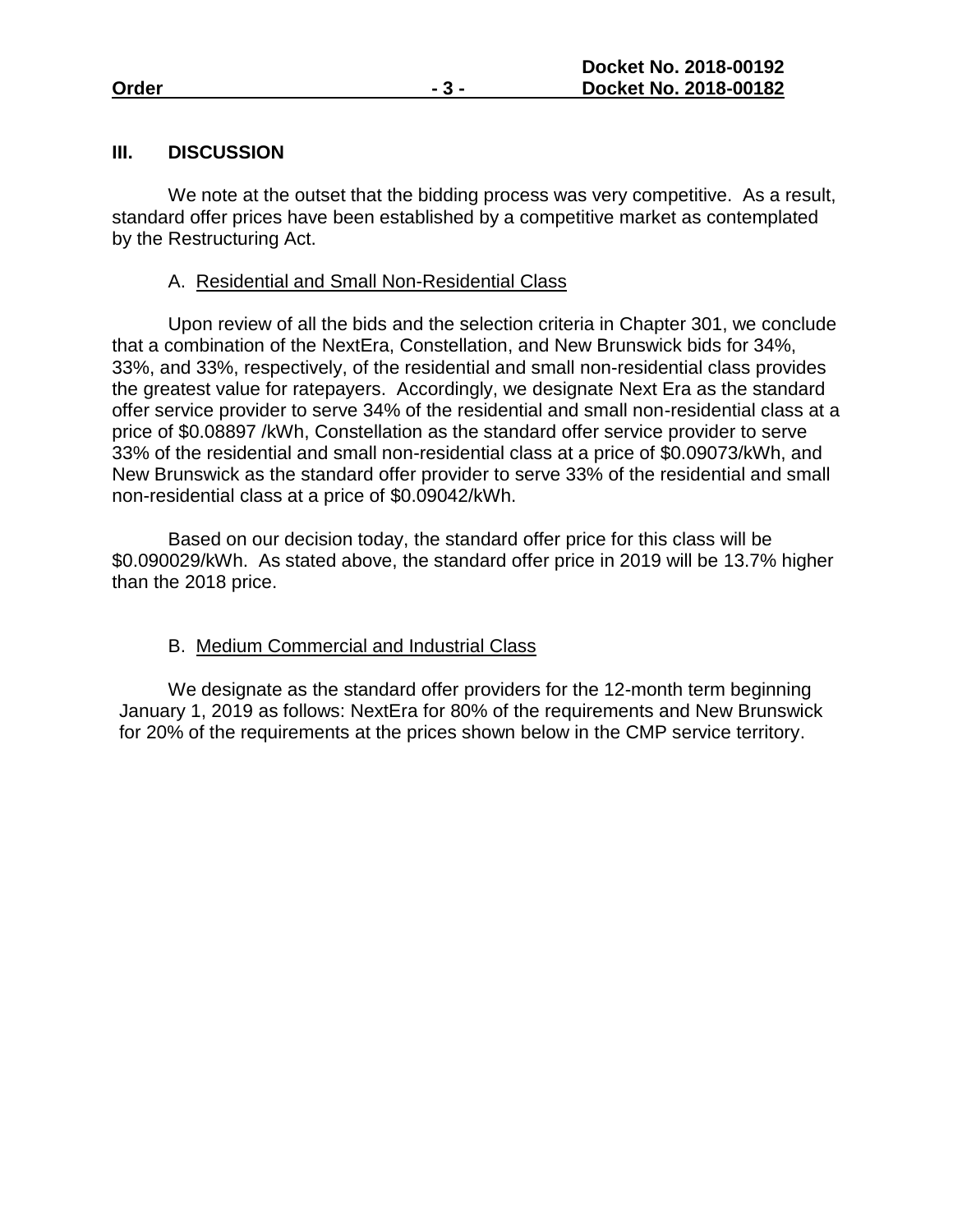| <b>Month</b>    | <b>Next Era</b> | <b>Month</b>  | <b>New Brunswick</b> |
|-----------------|-----------------|---------------|----------------------|
|                 | 80%             |               | 20%                  |
| $\lfloor$ an-19 | \$0.14112       | $\Delta$ n-19 | \$0.14030            |
| Feb-19          | \$0.14287       | Feb-19        | \$0.13906            |
| Mar-19          | \$0.11310       | Mar-19        | \$0.11252            |
| Apr-19          | \$0.08594       | Apr-19        | \$0.08805            |
| <b>May-19</b>   | \$0.07405       | May-19        | \$0.07558            |
| $Un-19$         | \$0.06528       | $Un-19$       | \$0.06923            |
| Jul-19          | \$0.06989       | Jul-19        | \$0.07248            |
| Aug-19          | \$0.06762       | Aug-19        | \$0.07384            |
| Sep-19          | \$0.06508       | Sep-19        | \$0.06933            |
| $Oct-19$        | \$0.06678       | $Oct-19$      | \$0.06831            |
| <b>Nov-19</b>   | \$0.07614       | <b>Nov-19</b> | \$0.07787            |
| $Dec-19$        | \$0.10252       | Dec-19        | \$0.10414            |

The monthly standard offer prices for the CMP medium class for 2019 are shown below:

| <b>Month</b>  | SO Priœ    |  |
|---------------|------------|--|
|               |            |  |
| <b>Jan-19</b> | \$0.140956 |  |
| Feb-19        | \$0.142108 |  |
| Mar-19        | \$0.112984 |  |
| Apr-19        | \$0.086362 |  |
| May-19        | \$0.074356 |  |
| $Jun-19$      | \$0.066070 |  |
| Jul-19        | \$0.070408 |  |
| Aug-19        | \$0.068864 |  |
| Sep-19        | \$0.065930 |  |
| $Oct-19$      | \$0.067086 |  |
| <b>Nov-19</b> | \$0.076486 |  |
| $Dec-19$      | \$0.102844 |  |

As noted above, on an annual load-weighted average basis, standard offer prices for the medium class during 2019 will be 7.8% higher than prices during 2018.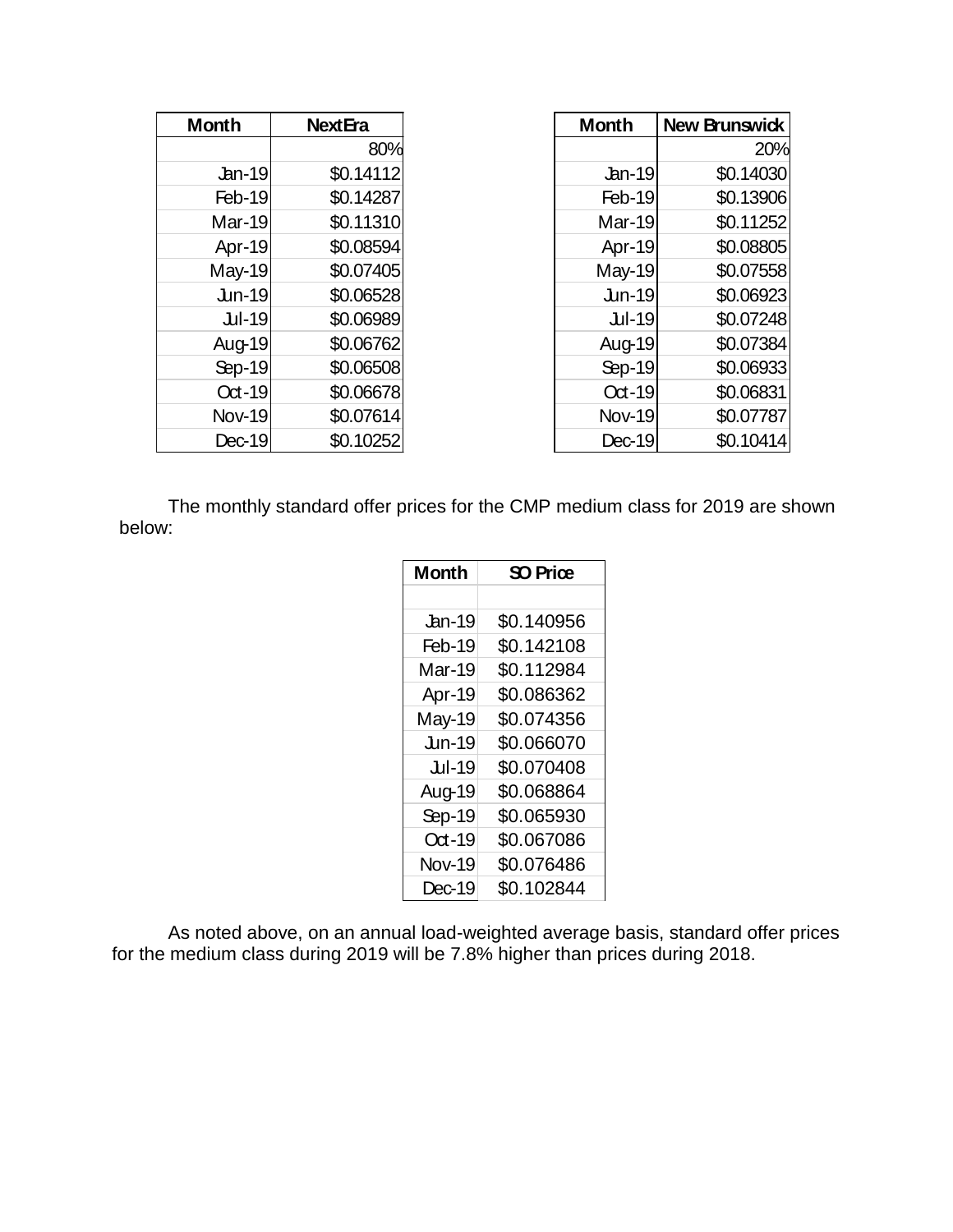### C. Large Commercial and Industrial Class

We designate Maine Power as the provider for all of the large non-residential standard offer class in the CMP service territory. The large class price is structured on an indexed basis, which includes an energy component based on the ISO-NE settlement quantities and locational marginal prices for the load asset, and a fixed "adder" in \$ per kWh. The bid structure also includes a capacity component which will be set in advance of each month. The capacity payment to Maine Power will be based on the ISO-NE capacity settlement quantities for the load asset on a pass-through basis. Retail prices charged to large class standard offer customers will be set by the Commission in advance of each month based on the fixed adder and expected capacity prices and a retail energy component that reflects then-current market prices.

|               | <b>Fixed Adder</b> | <b>Capacity Charge</b> | <b>Energy Charge</b> |
|---------------|--------------------|------------------------|----------------------|
|               | \$/kWh             | \$/kW-mo               | \$/kWh               |
| $An-19$       | \$0.00957          | <b>TBD</b>             | TBD                  |
| Feb-19        | \$0.00951          | <b>TBD</b>             | <b>TBD</b>           |
| $Mar-19$      | \$0.00886          | <b>TBD</b>             | <b>TBD</b>           |
| Apr-19        | \$0.00891          | <b>TBD</b>             | <b>TBD</b>           |
| <b>May-19</b> | \$0.00897          | <b>TBD</b>             | <b>TBD</b>           |
| $Jun-19$      | \$0.00929          | <b>TBD</b>             | <b>TBD</b>           |
| Jul-19        | \$0.00937          | <b>TBD</b>             | <b>TBD</b>           |
| Aug-19        | \$0.00941          | <b>TBD</b>             | <b>TBD</b>           |
| Sep-19        | \$0.00943          | <b>TBD</b>             | <b>TBD</b>           |
| $Oct-19$      | \$0.00906          | <b>TBD</b>             | <b>TBD</b>           |
| <b>Nov-19</b> | \$0.00912          | <b>TBD</b>             | <b>TBD</b>           |
| $Dec-19$      | \$0.00947          | <b>TBD</b>             | TBD                  |

The winning bid for the CMP large class is as follows:

### D. Three Supplier Test

As required by Chapter 301, section 8(C)(4) of the Commission's rules, today's selection of Constellation, New Brunswick, NextEra, and Maine Power will satisfy the three-supplier test for the upcoming term.

# E. Entitlements

As stated above, the Commission concludes that a combination of unlinked bids for the residential and small non-residential class provides the greatest value for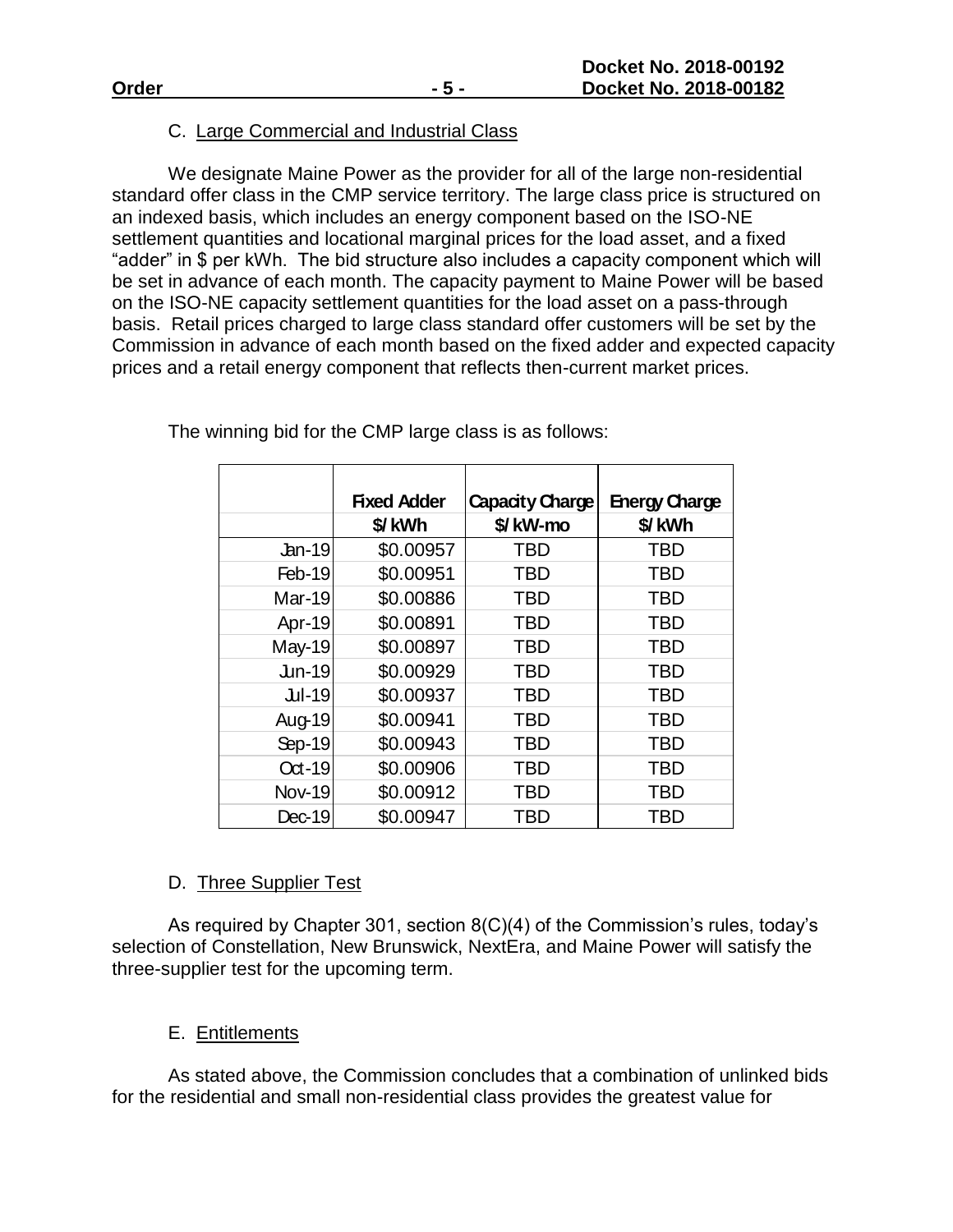ratepayers. Given the bid prices and the current forward market projections, there appears to be greater value to ratepayers if the entitlements are sold directly by CMP into the wholesale market. The Commission therefore directs CMP to do so.

#### F. Other Matters

In designating the above standard offer providers, we accept each of their statements of commitment and bidder conditions. These documents are attached to and incorporated into this Order. We find that these documents provide useful clarifications as to the precise nature of the standard offer providers' obligations, as well as reasonable protections for the providers with respect to actions of the Maine Legislature, this Commission, or the utility. We understand all conditions of the winning bidder are satisfied, or will be satisfied shortly after the issuance of this Order. The modified Standard Offer Provider Service Agreements that are associated with the winning bids are acceptable to CMP and we find that the changes from the standard form contracts are reasonable.

The Commission further notes that certain of the bidder conditions of NextEra relate to unique facts and circumstances relating to CMP, namely, the 2018 MPUC Billing Audit and 2018 Class Action Suit, as those terms are defined in the bidder conditions. The Commission notes that these bidder conditions are limited to these unique facts and circumstances raised by, and any resulting remedies resulting from, the Billing Audit or Class Action Suit. Given these unique facts and circumstances, the Commission does not intend for the terms of this Order to serve as precedent with regard to cancel and rebill actions taken by utilities as a general matter. Further, while NextEra's bidder conditions provide that NextEra is not responsible for refunding ratepayers or CMP based upon the outcomes of the MPUC Billing Audit and 2018 Class Action Suit, in this Order the Commission reaches no findings or conclusions as to what, if any, remedies may be imposed upon CMP as a result of the MPUC Billing Audit and 2018 Class Action Suit. Finally, as NextEra's bidder conditions are incorporated into this Order, they apply only to the standard offer term running January 1, 2019 through December 31, 2019.

Except as with respect to any future findings or conclusions regarding remedies related to the MPUC Billing Audit and 2018 Class Action Suit, the Commission recognizes that the standard offer and entitlement arrangements approved in this Order create certain obligations and risks for CMP that should be properly borne by customers rather than shareholders. We are informed by our Staff that CMP agrees to accept the obligations and risks as long as it is compensated for the financial consequences of satisfying those obligations. Therefore, we explicitly find that any direct or indirect costs, obligations, expenses or damages reasonably incurred by CMP, including administrative and security costs, in fulfilling its obligations or exercising its rights under the various contracts and arrangements authorized by this Order, shall be deferred on the utility's books of account as regulatory assets and shall be fully recovered, with carrying costs, from customers either through transmission and distribution rates or standard offer rates. These risks include, but are not limited to: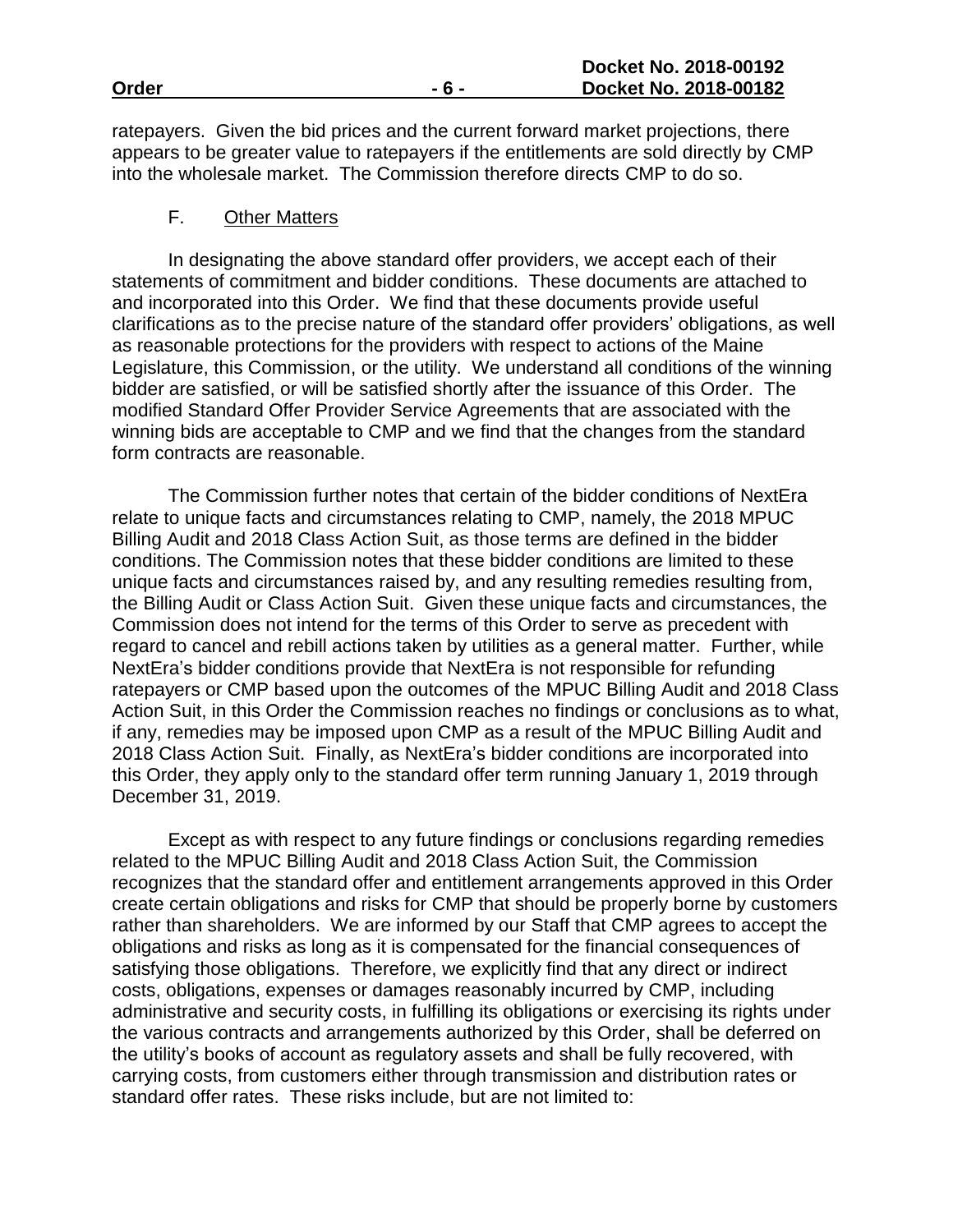|       | Docket No. 2018-00192 |
|-------|-----------------------|
| Order | Docket No. 2018-00182 |
|       |                       |

- The costs of any performance assurance that CMP may be required to provide to a counterparty under the arrangements;
- Any provision that allows for a decrease or offset to the entitlement sale price, such that CMP collects from the buyer any amount less than the entitlement sales price approved in this Order, including such decreases or offsets arising from actual or alleged changes in law or regulation;
- Any additional costs or losses that CMP may incur as a result of tolling any termination rights under any agreement pending the outcome of an arbitration proceeding;
- Any costs caused by contractually fixing any fees applicable to the standard offer provider for any time period, where such fees are otherwise subject to change;
- Any incremental costs attributable to the execution of the standard offer arrangements, including those related to the solicitation, evaluation, and negotiation of those arrangements; and
- Any costs or losses that CMP incurs as a result of a default by the standard offer provider(s) on any of their contractual or other obligations and the consequential termination of any contract or obligation associated with the standard offer and entitlement arrangements authorized in this Order for which CMP is not compensated by associated security.

This Order will be treated as designated confidential information pursuant to the Protective Order issued in this proceeding for a two-week period. After that, the confidential treatment of this information will be removed.

Dated at Hallowell, Maine, this 10<sup>th</sup> day of December 2018.

# BY ORDER OF THE COMMISSION

*/s/Harry Lanphear* \_\_\_\_\_\_\_\_\_\_\_\_\_\_\_\_\_

Harry Lanphear Administrative Director

COMMISSIONERS VOTING FOR: Vannoy

Williamson

COMMISSIONER ABSENT: Davis